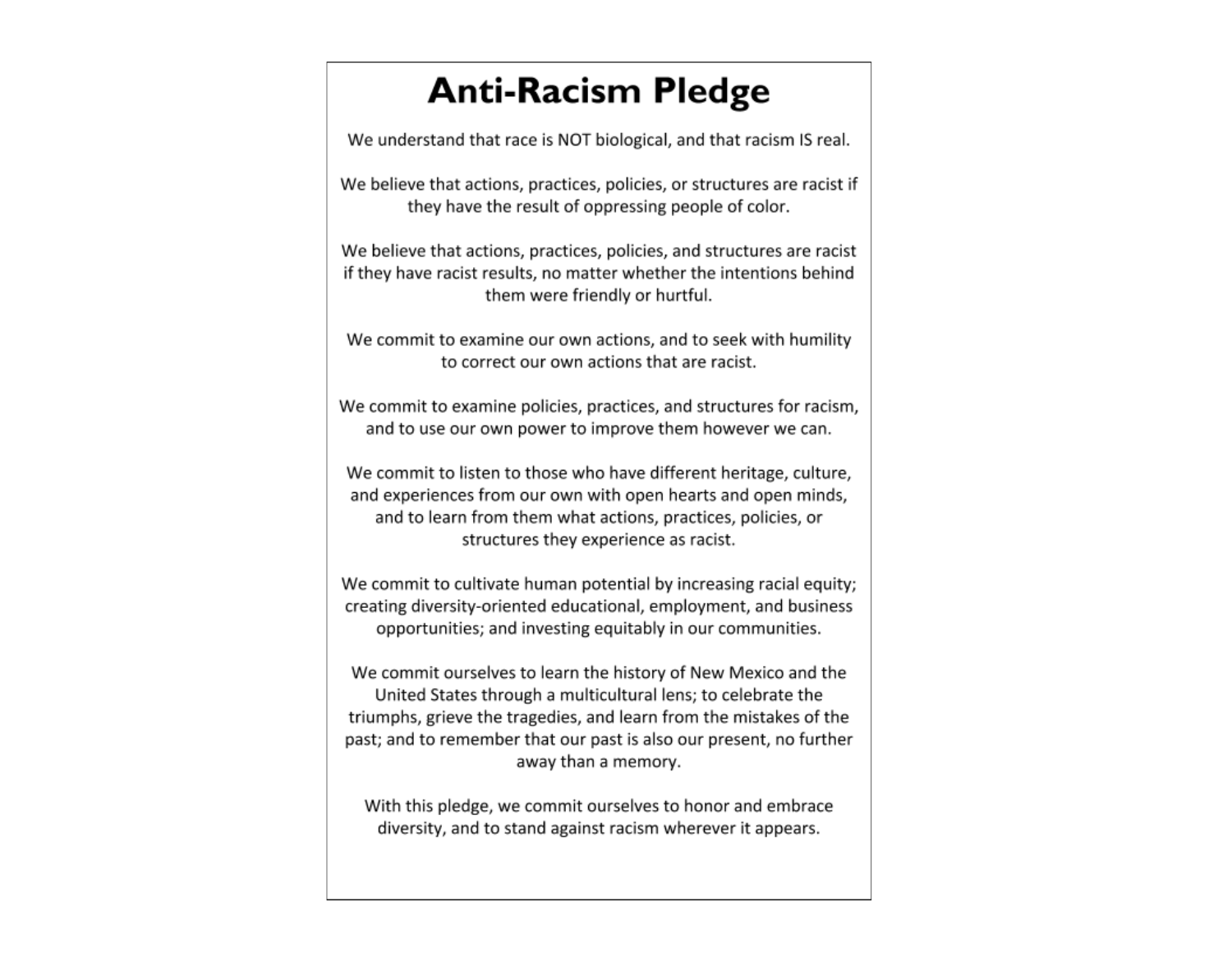As part of my Anti-Racism Pledge, my organization will do the following:

| Share the Pledge with our networks.                                                                                                                                                                               | I<br>can't<br>do<br>this            | ru<br>think<br>about<br>it | ru<br>do<br>it | My<br>top<br>priori<br>ty |
|-------------------------------------------------------------------------------------------------------------------------------------------------------------------------------------------------------------------|-------------------------------------|----------------------------|----------------|---------------------------|
| Make intentional spaces to share narratives of<br>resiliency from communities of color.                                                                                                                           | I<br>can't<br>do<br>this            | ru<br>think<br>about<br>it | ru<br>do<br>it | My<br>top<br>priori<br>ty |
| Require anti-oppression training for leadership<br>staff, at minimum.                                                                                                                                             | $\mathsf{I}$<br>can't<br>do<br>this | ru<br>think<br>about<br>it | ru<br>do<br>it | My<br>top<br>priori<br>ty |
| Do a review of policies and practices within my<br>organization to identify and remedy<br>institutionalized racism using race equity tools (for<br>example, see<br>www.racialequityalliance.org/tools-resources). | I<br>can't<br>do<br>this            | ru<br>think<br>about<br>it | ru<br>do<br>it | My<br>top<br>priori<br>ty |
| Meaningfully engage diverse communities in our<br>work and provide equity in access for each<br>engagement, such as interpretation and<br>translation.                                                            | I<br>can't<br>do<br>this            | ru<br>think<br>about<br>it | ru<br>do<br>it | My<br>top<br>priori<br>ty |
| Fill in your own action items:                                                                                                                                                                                    |                                     |                            |                |                           |
|                                                                                                                                                                                                                   | $\mathsf{I}$<br>can't<br>do<br>this | ru<br>think<br>about<br>it | ru<br>do<br>it | My<br>top<br>priori<br>ty |
|                                                                                                                                                                                                                   | $\mathsf{I}$<br>can't<br>do<br>this | ru<br>think<br>about<br>it | ru<br>do<br>it | My<br>top<br>priori<br>ty |
|                                                                                                                                                                                                                   | ı<br>can't<br>do<br>this            | ru<br>think<br>about<br>it | ru<br>do<br>it | My<br>top<br>priori<br>ty |
|                                                                                                                                                                                                                   | $\mathsf{I}$<br>can't<br>do<br>this | ru<br>think<br>about<br>it | ru<br>do<br>it | My<br>top<br>priori<br>ty |